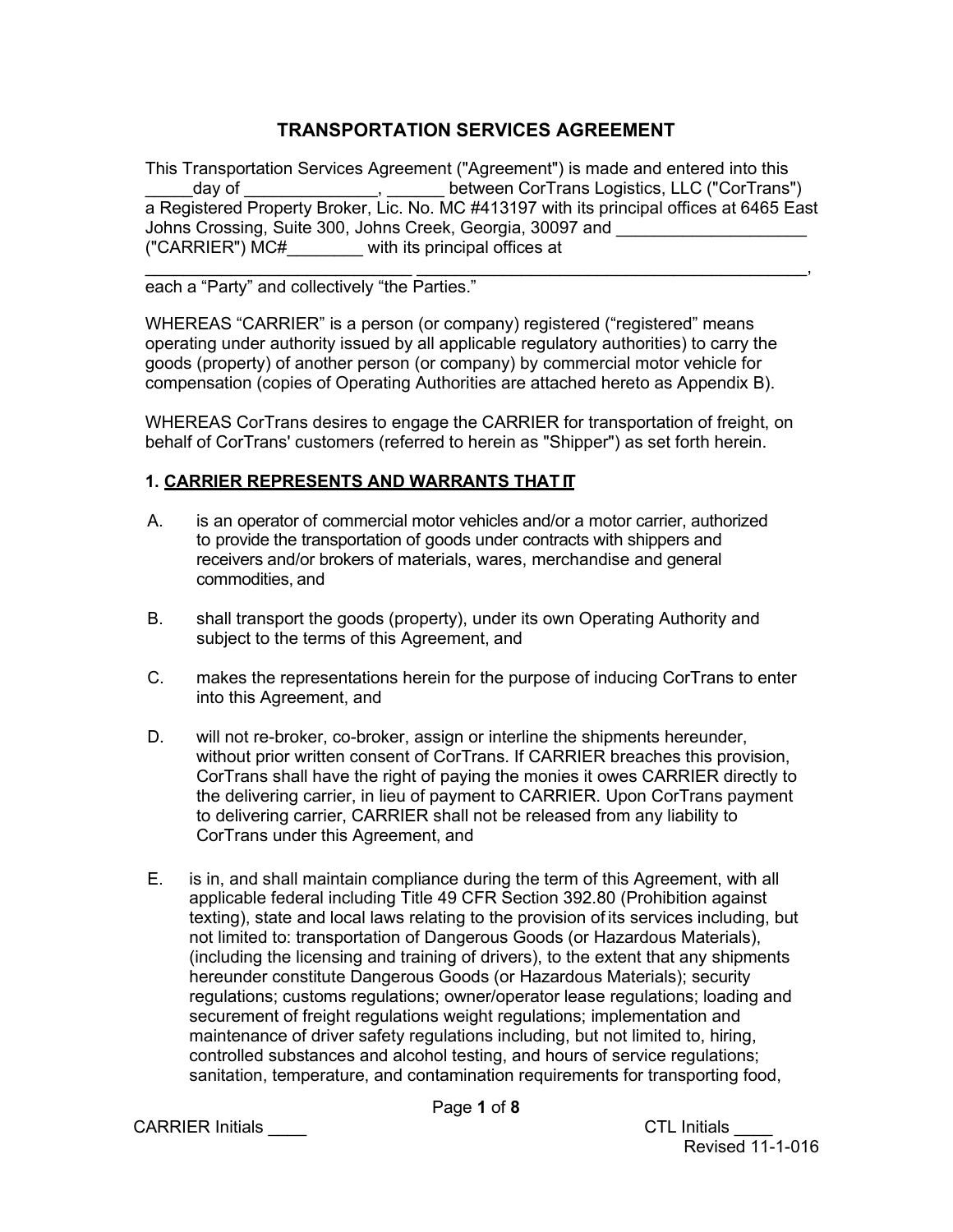perishable, and other products, qualification and licensing and training of drivers; implementation and maintenance of equipment safety regulations; maintenance and control of the means and method of transportation including, but not limited to, performance of its drivers; all applicable insurance laws and regulations including but not limited to workers compensation.

- F. CARRIER will notify CorTrans immediately if any Operating Authority is revoked, suspended or rendered inactive for any reason, refusing any shipment offered by CorTrans until such has been reinstated; and/or if it is sold, or if there is a change in control of ownership, and/or any insurance required hereunder is threatened to be or is terminated, cancelled, suspended, or revoked for any reason, and
- G. CARRIER shall defend, indemnify and hold CorTrans and its shipper customer harmless from any claims, actions or damages, arising out of its performance under this Agreement, including cargo loss and damage, theft, delay, damage to property, and personal injury or death, except that CARRIER will not be required to indemnify CorTrans for any claim loss or damage arising from CorTrans own sole negligence. CorTrans shall not be liable to the CARRIER for any claims, actions or damages due to the negligence of the CARRIER, or the shipper. The obligation to defend shall include all costs of defense as they accrue, and
- H. does not have an "Unsatisfactory" safety rating issued by the Federal Motor Carrier Safety Administration (FMCSA), U.S. Department of Transportation and will notify CorTrans in writing immediately if its safety rating is changed to "Unsatisfactory" or "Conditional," refusing any shipment offered by CorTrans until CARRIER'S safety rating is restored to "Satisfactory" or "None."
- I. agrees that a Shipper's insertion of CorTrans name as the CARRIER on a bill of lading shall be for the Shipper's convenience only and shall not change CorTrans status as a property broker nor CARRIER's status as a motor carrier.

# **2. RATES**

- A. Rates and charges for transportation services provided hereunder are those provided for in the Rate Sheets attached hereto in Exhibit A. In absence of an Exhibit A, the Parties shall agree upon rates in writing through a rate confirmation. Rates for a particular shipment may be modified by the mutual agreement of CARRIER and CorTrans. Such modification may be accomplished by the exchange of electronic communications indicating intent by each party to be bound by the modified rate.
- B. Accessorial Charges must be approved by CorTrans in writing prior to or at the time of they are incurred.
- C. Detention time must be noted, with "In" and "Out" times noted and signed by Shipper or Consignee, on the Bill of Lading in order for any charge for detention time to be approved.

CARRIER Initials \_\_\_\_ CTL Initials \_\_\_\_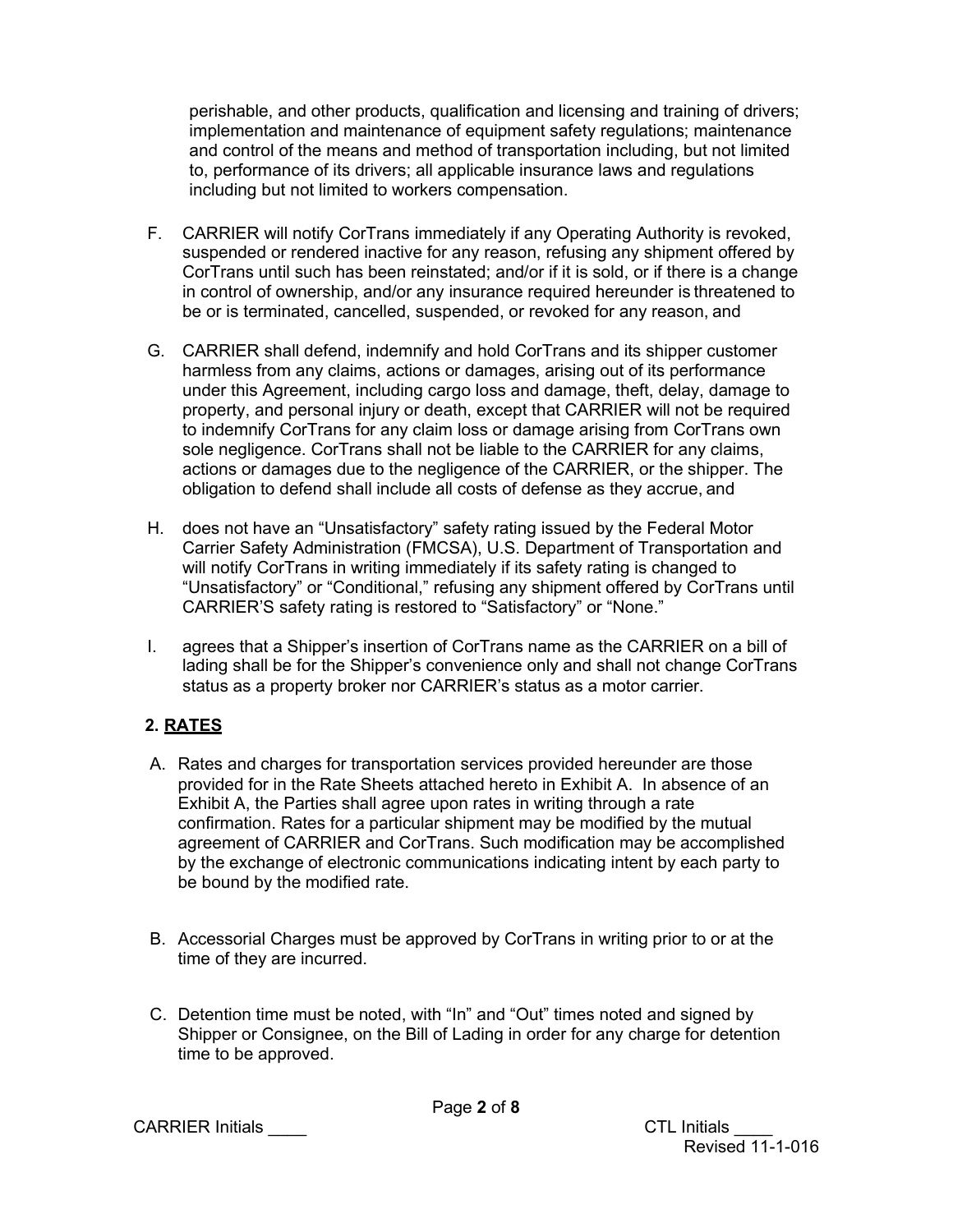D. Rates may be established and amended verbally by agreement between the Parties in order to meet specific time requirements and such agreed upon rates shall be deemed "in writing" and supplement this agreement if CorTrans sends via facsimile or email a signed copy of the rates and charges to CARRIER and CARRIER returns a signed copy of same to CorTrans.

### **3. INVOICING AND PAYMENT**

- A. CARRIER shall furnish a single invoice containing all charges applicable to single bill of lading transaction. CorTrans will pay all charges due within 30 days of receipt of complete legible invoice and signed Proof of Delivery (POD).
- B. CARRIER acknowledges and agrees that CorTrans will be prejudiced in its ability to collect charges due from its Shipper by the late presentation of charges by CARRIER. CARRIER therefore acknowledges and agrees that CorTrans will not accept, pay, or be liable for any charges not invoiced by CARRIER within 60 days of the delivery date without the CARRIER providing reasonable grounds for the delay.

# **4. EQUIPMENT AND SERVICE**

- A. Subject to its representations and warranties in Paragraph 1 above, CARRIER agrees to provide the necessary equipment and qualified personnel for completion of the transportation services required for CorTrans and/or its customers. CARRIER will not supply equipment that has been used to transport hazardous wastes, solid or liquid. CARRIER agrees that all shipments will be transported and delivered with reasonable dispatch, or as otherwise agreed in writing.
- B. CARRIER is solely responsible for any and all management, governing, discipline, direction and control of its employees, owner/operators, and equipment with respect to operating within all applicable federal and state legal and regulatory requirements to ensure the safe operation of CARRIER'S vehicles, drivers and facilities. CARRIER and CorTrans agree that safe and legal operation of the CARRIER and its drivers shall completely and without question govern and supersede any service requests, demands, preferences, instructions, and information from CorTrans or CorTrans' customer with respect to any shipment at any time.
- C. Under no circumstances shall CARRIER leave shipments unattended; loaded trucks that are stopped under transit must be kept in a secured facility to prevent theft, loss, or damage to freight.
- D. Carrier shall ensure shipper seals every shipment before departing, ensuring that the seal is intact, and the seal number is recorded on the bill of lading.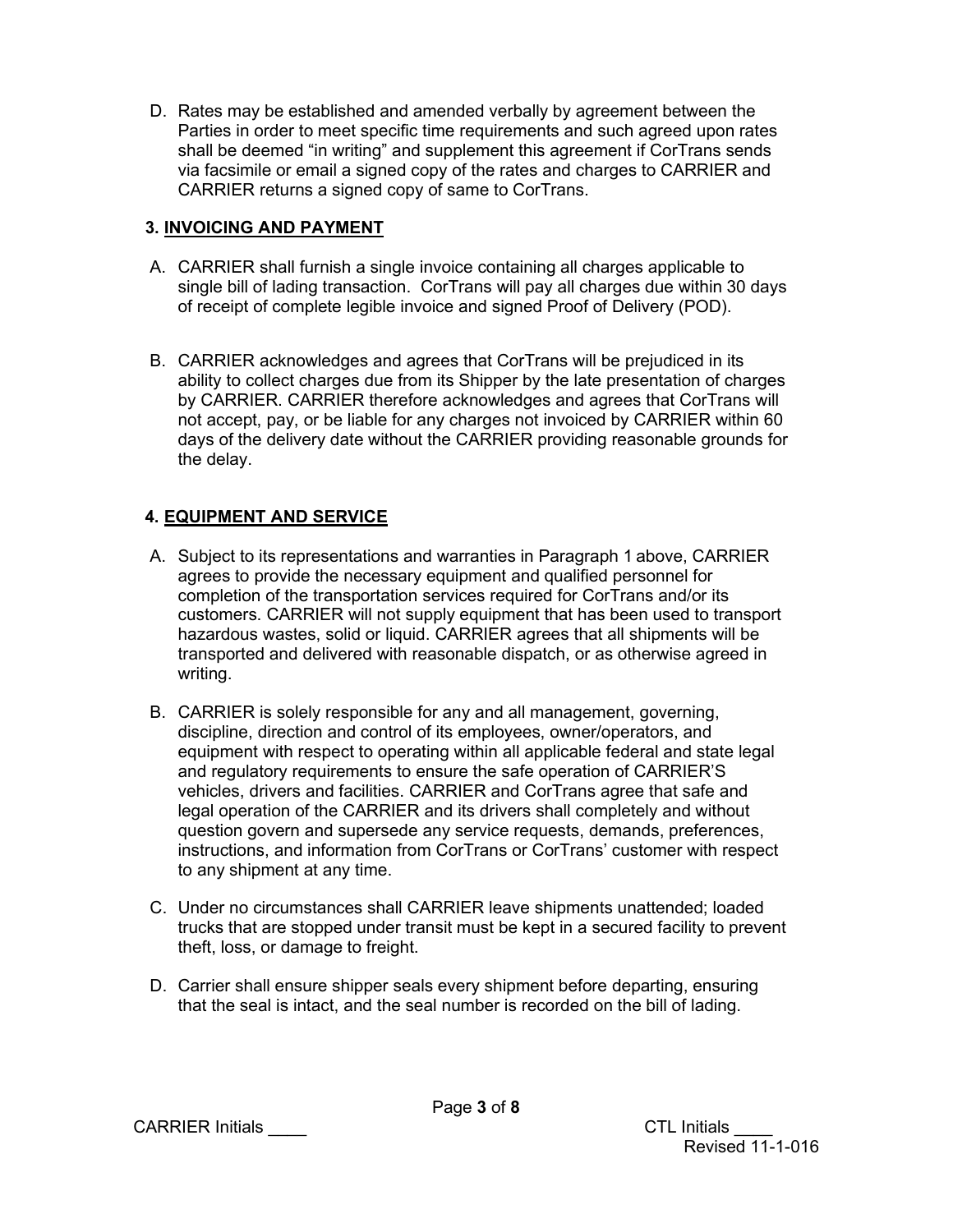# **5. BILLS OF LADING**

CARRIER shall issue a Uniform Bill of Lading for the property it receives for transportation under this Agreement. Unless otherwise agreed in writing, CARRIER shall become fully responsible/liable for the freight when it takes/receives possession thereof, and the trailer(s) is loaded, regardless of whether a bill of lading has been issued, and/or signed, and/or delivered to CARRIER, and which responsibility/liability shall continue until delivery of the shipment to the consignee and the consignee signs the bill of lading or delivery receipt. Any terms of the bill of lading (including but not limited to payment terms) inconsistent with the terms of this Agreement shall be controlled by the terms of this Agreement. Failure to issue a bill of lading or sign a bill of lading acknowledging receipt of the cargo, by CARRIER, shall not affect the liability of CARRIER.

### **6. LOSS & DAMAGE CLAIMS**

- A. CARRIER shall comply with 49 C.F.R. §370.1 et seq. and any amendments and/or any other applicable regulations adopted by the Federal Motor Carrier Safety Administration, U.S. Department of Transportation, or any applicable federal, or state regulatory agency, for processing all loss and damage claims and salvage
- B. CARRIER liability for any cargo damage, loss or theft from any cause shall be determined under the Carmack Amendment 49 USC 14706 as governing shipments according to its terms,
- C. Special Damages: CARRIER indemnification liability (Par 1.G) for freight loss and damage claims shall include legal fees which shall constitute special damages, the risk of which is expressly assumed by CARRIER, and which shall not be limited by any liability of CARRIER under sub part (B) above.
- D. Resolution of Claims: Notwithstanding the terms of 49 C.F.R 370.9, CARRIER shall pay, decline or make settlement offer in writing on all cargo loss or damage claims within 60 days of receipt of the claim. Failure of CARRIER to pay, decline or offer settlement within this 60-day period shall be deemed admission by CARRIER of full liability for the amount claimed and a material breach of this Agreement.

# **7. INSURANCE**

CARRIER shall furnish CorTrans with Certificate(s) of Insurance, or insurance policies providing thirty (30) days advance written notice of cancellation or termination, naming CorTrans as an additional insured, subject to the following minimum limits: Public liability \$1,000,000; motor vehicle (including hired and non-owned vehicles), property damage, and personal injury liability \$1,000,000 (\$2,000,000 if transporting hazardous materials and/or dangerous goods including environmental damages due to release or discharge of hazardous substances); cargo damage/loss not less than \$100,000.00;

CARRIER Initials \_\_\_\_ CTL Initials \_\_\_\_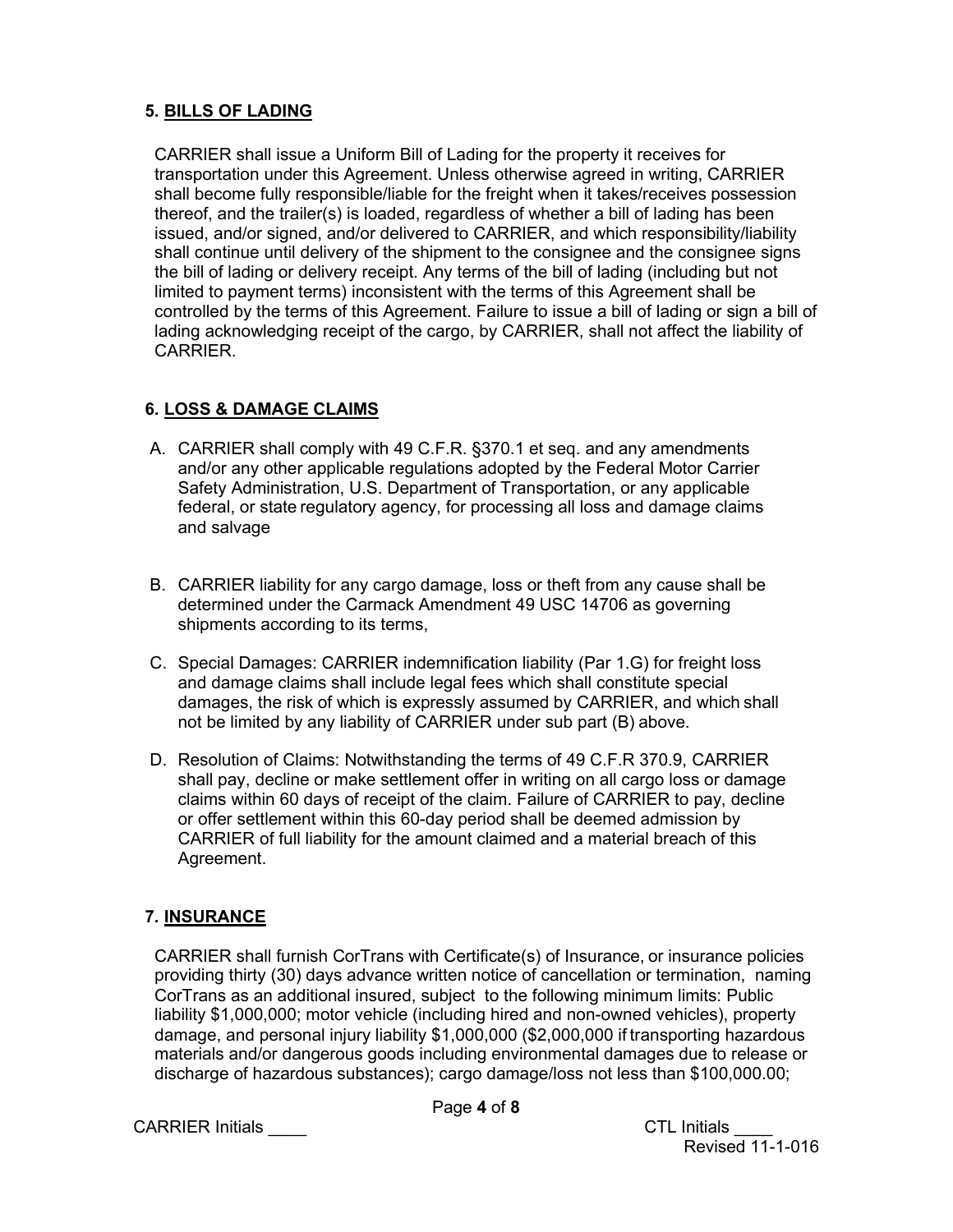workers' compensation with limits required by law. Except for the higher coverage limits which may be specified above, the insurance policies shall comply with minimum requirements of the Federal Motor Carrier Safety Administration and any other applicable federal, or state regulatory agency. Nothing in this Agreement shall be construed to avoid CARRIERS liability due to any policy limit, exclusion or deductible in any insurance policy. The insurance required for a particular shipment may be increased a Rate Confirmation agreed to by the parties in writing as set forth in Paragraph 2.D. of this Agreement.

### **8. ASSIGNMENT OF RIGHTS**

CARRIER automatically assigns to CorTrans all its rights to collect freight charges from Shipper or any responsible third party on receipt of payment from CorTrans.

#### **9. INDEPENDENT CONTRACTOR**

It is understood and agreed that the relationship between CorTrans and CARRIER is that of independent contractor and that no employer/employee relationship exists or is intended. CorTrans has no control of any kind over CARRIER, including but not limited to routing of freight, and nothing contained herein shall be construed to be inconsistent with this provision.

CARRIER assumes full responsibility and liability for payment of the following items: All applicable federal, state, and local payroll taxes, taxes for unemployment insurance, old age pensions, workers' compensation, social security, with respect to persons engaged in the performance of its transportation services hereunder. CorTrans shall not be liable for any of the payroll-related tax obligations specified above and CARRIER shall indemnify, defend, and hold CorTrans harmless from any claim or liability imposed or asserted against CorTrans for any such obligations.

# **10. NON-EXCLUSIVE AGREEMENT**

CARRIER and CorTrans acknowledge and agree that this contract does not bind the respective Parties to exclusive services to each other. Either party may enter into similar agreements with other carriers, brokers, or freight forwarders. CorTrans is not obligated to tender any minimum number of shipments to Carrier during the term of this agreement.

# **11. WAIVER OF PROVISION**

- A. Failure of either Party to enforce a breach or waiver of any provision or term of this Agreement shall not be deemed to constitute a waiver of any subsequent failure or breach and shall not affect or limit the right of either Party to thereafter enforce such a term or provision.
- B. This Agreement is for specified services pursuant to 49 U.S.C. §14101(b), where applicable. To the extent that terms and conditions herein are inconsistent with Part (b), Subtitle IV, of Title 49 U.S.C. (ICC Termination Act of 1995), the Parties expressly waive any or all rights and remedies they may have

Page **5** of **8**

CARRIER Initials \_\_\_\_ CTL Initials \_\_\_\_

Revised 11-1-016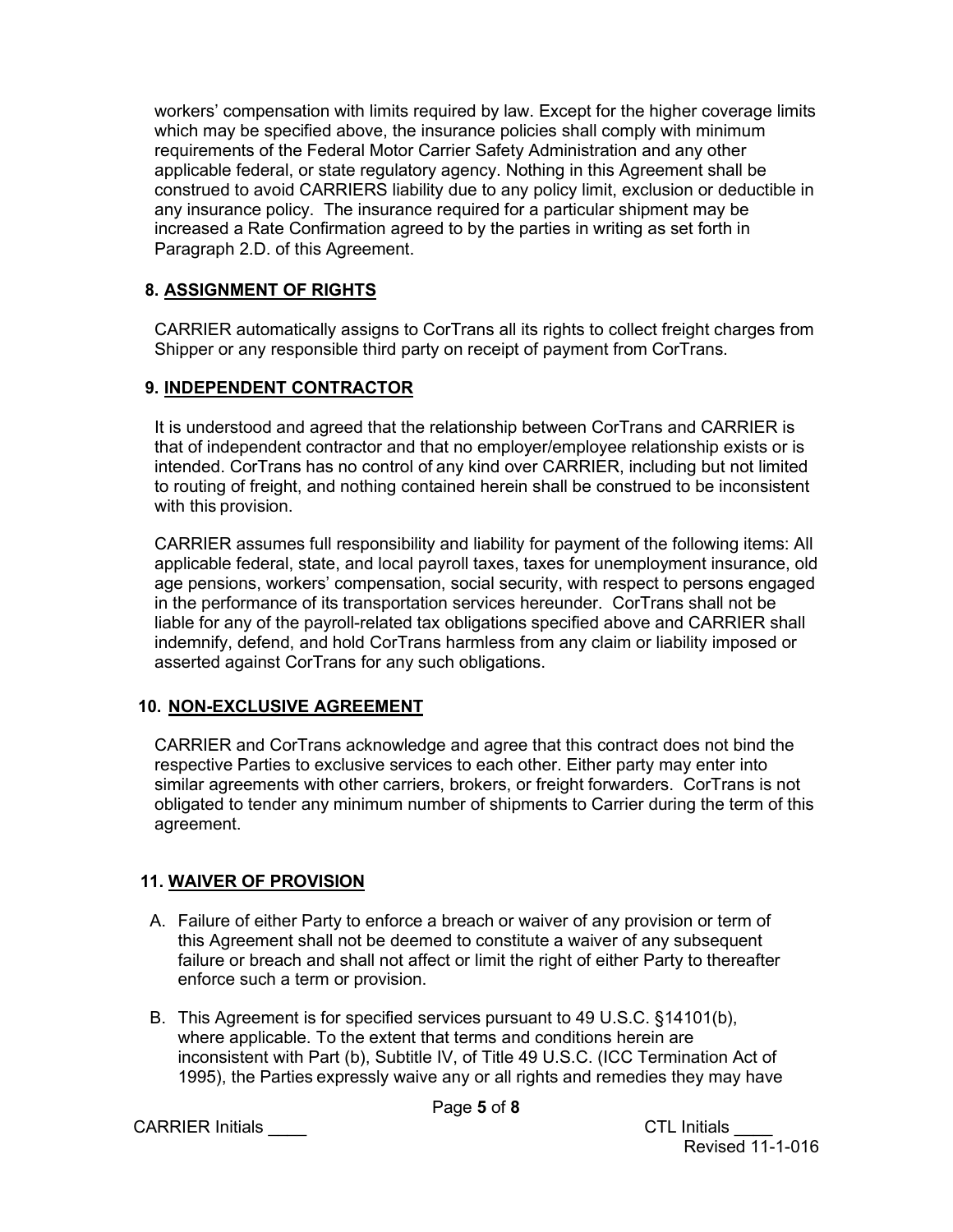under the Act.

#### **12. DISPUTES**

In the event of a dispute arising out of this Agreement, including but not limited to Federal, or State statutory claims, the Parties' sole recourse (except as provided below) shall be to arbitration. Proceedings shall be conducted under the Commercial Arbitration Rules of the American Arbitration Association. Arbitration proceedings must be started within eighteen (18) months from the date of delivery or scheduled date of delivery of the freight, whichever is later, and shall take place in Fulton County Georgia. The decision of the arbitrators shall be binding and final and the award of the arbitrator may be entered as judgment in any court of competent jurisdiction. The prevailing party shall be entitled to recovery of costs, expenses and reasonable attorney fees as well as those incurred in any action for injunctive relief, or in the event further legal action is taken to enforce the award of arbitrators.

# **13. NO BACK SOLICITATION**

Unless otherwise agreed in writing, CARRIER shall not knowingly solicit freight shipments for a period of 24 months following termination of this agreement for any reason, from any shipper, consignor, consignee, or other customer of CorTrans, when such shipments of shipper customers were first tendered to CARRIER by CorTrans.

In the event of breach of this provision, CorTrans shall be entitled, for a period of 36 months following delivery of the last shipment transported by CARRIER under this Agreement, to a commission of twenty percent (20%) of the gross transportation revenue (as evidenced by freight bills) received by CARRIER for the transportation of said freight as liquidated damages. Additionally, CorTrans may seek injunctive relief and in the event it is successful, CARRIER shall be liable for all costs and expenses incurred by CorTrans including, but not limited to, reasonable attorney's fees.

# **14. CONFIDENTIALITY**

In addition to Confidential Information protected by law, statutory or otherwise, the Parties agree that all of their financial information and that of their customers, including but not limited to freight and brokerage rates, amounts received for brokerage services, amounts of freight charges collected, freight volume requirements, as well as personal customer information, customer shipping or other logistics requirements shared or learned between the Parties and their customers, shall be treated as Confidential, and shall not be disclosed or used for any reason without prior written consent.

In the event of violation of this Confidentiality paragraph, the Parties and agree that the remedy at law, including monetary damages, may be inadequate and that the Parties shall be entitled, in addition to any other remedy they may have, to an injunction restraining the violating Party from further violation of this Agreement in which case the prevailing Party shall be liable for all costs and expenses incurred, including but not limited to reasonable attorney's fees.

CARRIER Initials **CARRIER** Initials **CARRIER** Initials **CARRIER**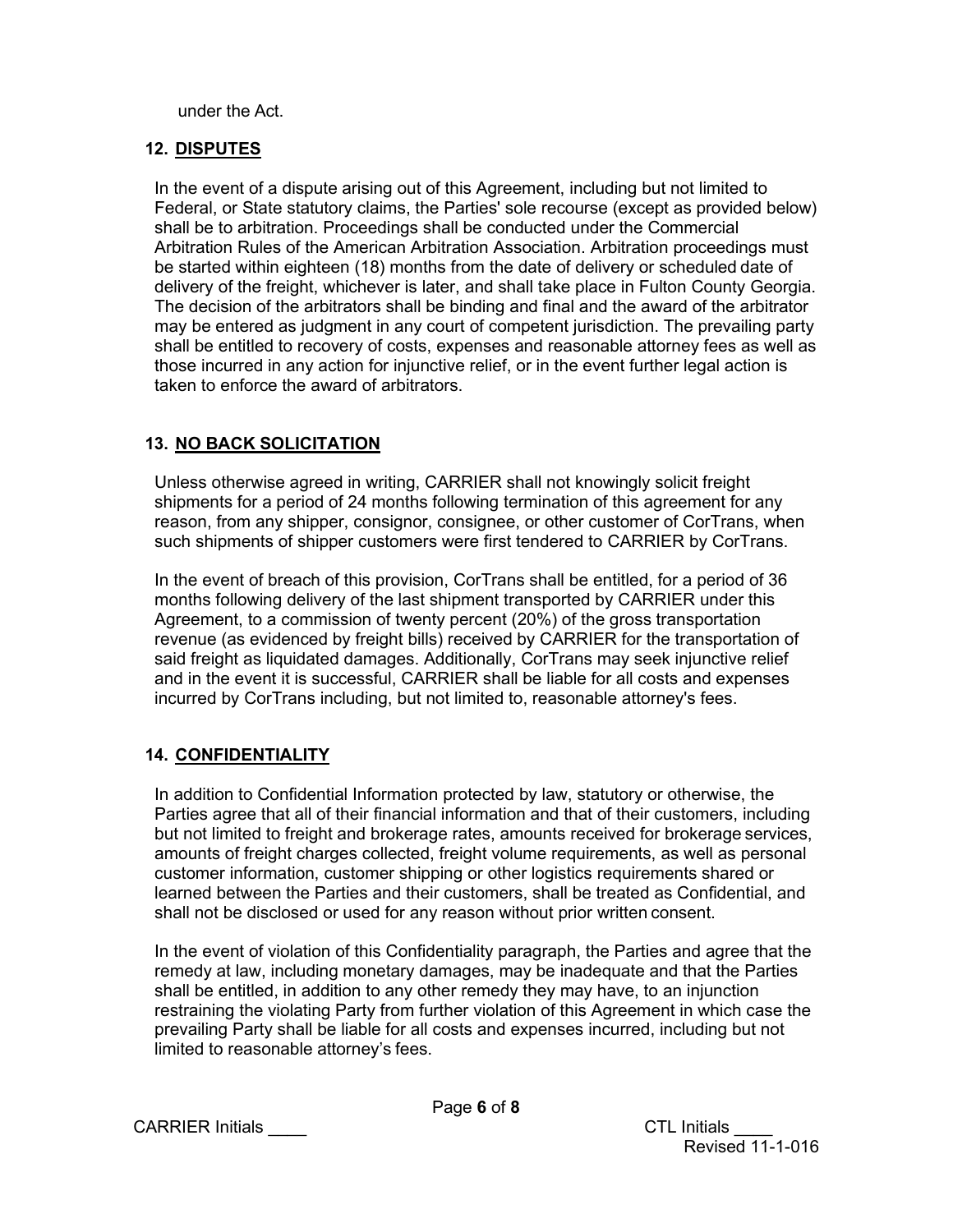### **15. MODIFICATION OF AGREEMENT**

This Agreement and Exhibit A *et.seq*. attached may not be amended, except by mutual written agreement, or the procedures set forth above (Par 2.A).

### **16. NOTICES**

All notices provided or required by this Agreement, shall be made in writing and delivered, return receipt requested, to the addresses shown herein with postage prepaid; or by confirmed (electronically acknowledged on paper) fax.

THE PARTIES shall promptly notify each other of any claim that is asserted against either of them by anyone arising out of the Parties performance of this Agreement.

Notices sent as required hereunder, to the addresses shown in this Agreement shall be deemed sent to the correct address, unless the Parties are notified in writing of any changes in address.

### **17. CONTRACT TERM**

The term of this Agreement shall be one year from the date hereof and thereafter it shall automatically be renewed for successive one (1) year periods, unless terminated, upon thirty (30) days' prior written notice, with or without cause, by either Party at any time, including the initial term. In the event of termination of this Agreement for any reason, the Parties shall be obligated to complete performance of any work in progress in accordance with the terms of this Agreement.

#### **18. GRATUITIES: KICKBACKS**

- A. Nogratuities (intheformofentertainment, gifts, orotherwise) orkickbacks shall be offered, given or received by CARRIER including any employee of CorTrans, for the purpose of obtaining or rewarding favorable treatment by CARRIER as a supplier to CorTrans.
- B. By accepting this Contract, CARRIER certifies. and represents that it has not made or solicited and will not make or solicit kickbacks in violation of FAR 52.203-7 or the Anti-Kickback Act of 1986 (41 USC 51-58), both of which are incorporated herein by this specific reference, except that paragraph (c) (l) of FAR 52.203-7 shall not apply.

#### **19. SEVERANCE: SURVIVAL**

In the event any of the terms of this Agreement are determined to be invalid or unenforceable, no other terms shall be affected, and the unaffected terms shall remain valid and enforceable as written. The representations, rights and obligations of the parties hereunder shall survive termination of this Agreement for any reason.

CARRIER Initials \_\_\_\_ CTL Initials \_\_\_\_

Page **7** of **8**